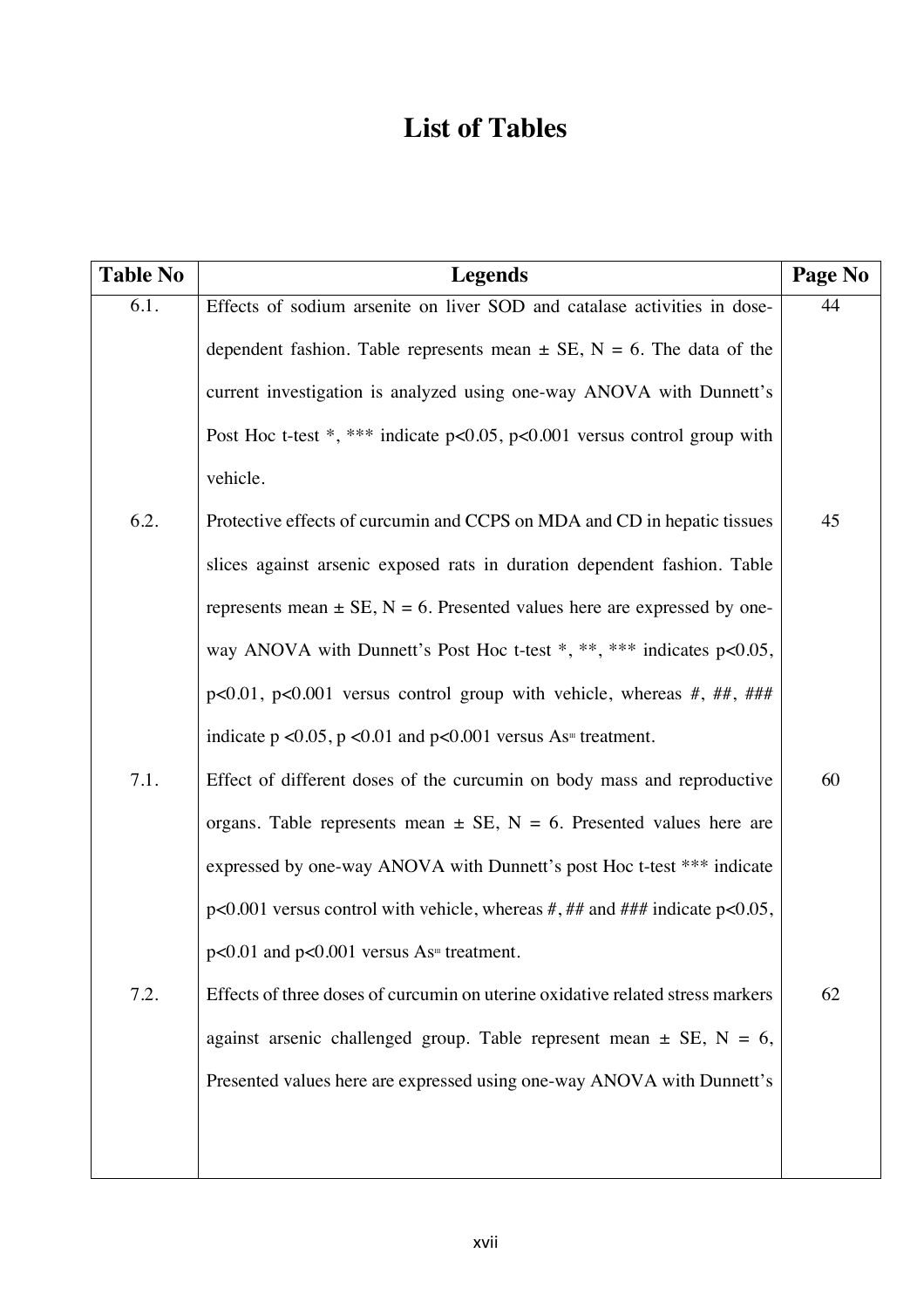post Hoc t-test \*, \*\*\* indicate p<0.05 and p<0.001 against control with vehicle, whereas  $\# \#$  indicate p<0.001 against As<sup> $\#$ </sup> treatment.

73

75

- 8.1. Effects of three doses of CCPS on body mass and reproductive organs. Table represents mean  $\pm$  SE, N = 6. Presented values here are expressed using oneway ANOVA with Dunnett's post Hoc t-test \*, \*\*, \*\*\* indicate p<0.05, p<0.01, p<0.001 versus the control with vehicle, whereas ### indicate  $p<0.001$  versus As<sup>III</sup> treatment.
- 8.2. Effects of three doses of CCPS on oxidative stress markers in uterine organ. Table represents mean  $\pm$  SE, N = 6. Presented values here are expressed using one-way ANOVA with Dunnett's post Hoc t-test \*indicate p<0.05 versus the control with vehicle, whereas #indicate  $p<0.05$  versus As<sup>III</sup> treatment.
- 9.1. Protective effects of curcumin and CCPS on body mass and reproductive organs weight in arsenicated rats. Table represent mean  $\pm$  SE, N = 6. Presented values here are expressed using one-way ANOVA with Dunnett's post Hoc t-test  $*$  indicate p<0.05 versus with vehicle whereas # and ## indicates  $p<0.05$ ,  $p<0.01$  versus As<sup>II</sup> treatment. 87
- 10.1. 12.1. Represents the effects of curative mode of arsenic and CCPS on body weight, organo-somatic indices (uterus  $\&$  ovary). These data were represented as mean  $\pm$  SE, N=6 using one way ANOVA in association with Dunnett's post Hoc t-test. Significant variations of data were expressed at \*p<0.05 with the control group with vehicle and at #p<0.05, with the arsenic challenged group. Effect of different doses of ECNPs on somatic weight and reproductive organs' weight. Table represent mean  $\pm$  SE, N = 6. Presented values here are expressed using one way ANOVA in association with Dunnett's post Hoc t-109 141